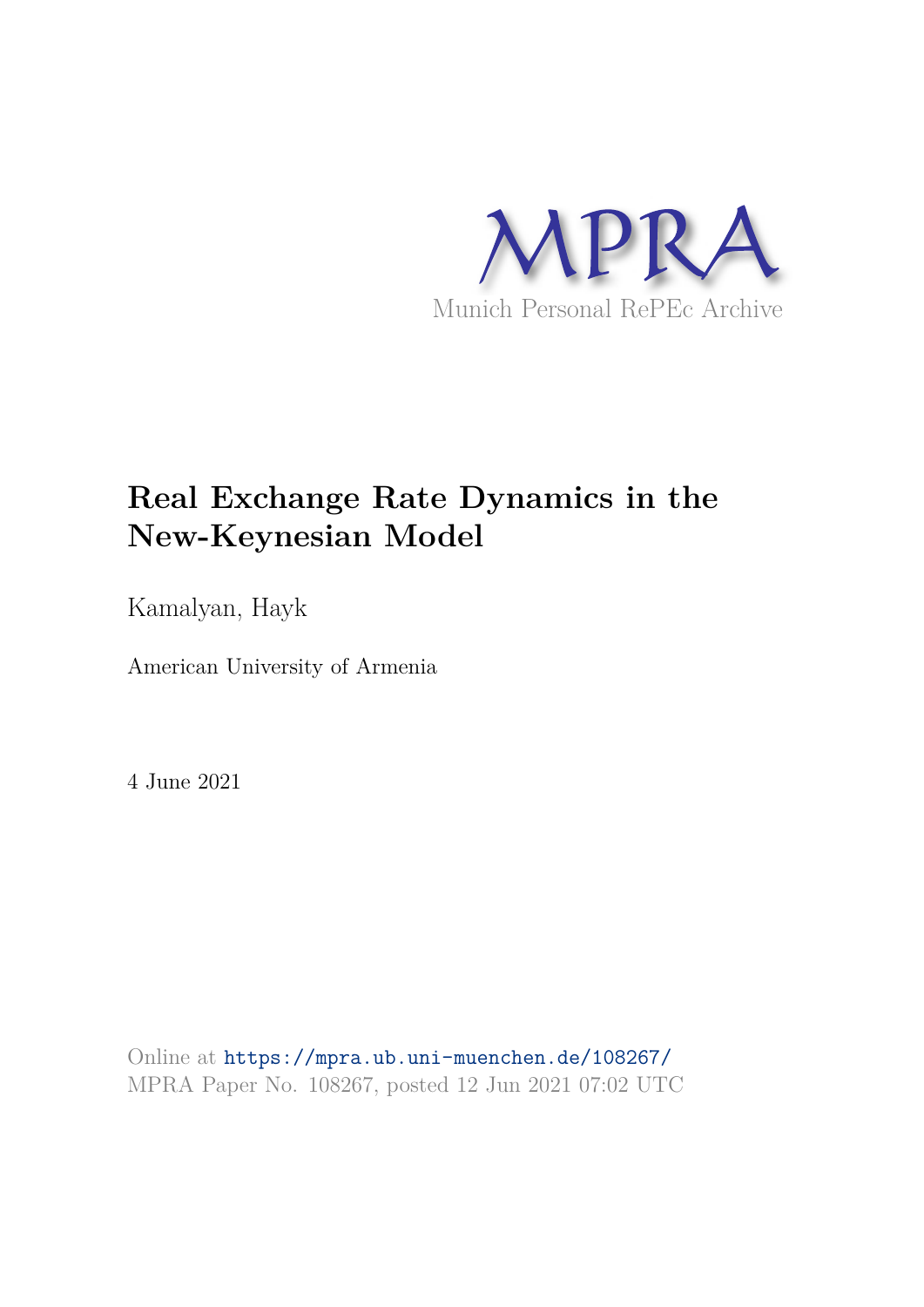## Real Exchange Rate Dynamics in the New-Keynesian Model

Hayk Kamalyan<sup>∗</sup>

American University of Armenia

June, 2021

#### Abstract

This paper studies the real exchange rate adjustment process in the baseline small open economy New-Keynesian framework. The paper shows that i)the version of the model with real shocks replicates the persistence and the hump-shaped dynamics of the real exchange rate observed in data ii) the model cannot simultaneously match the observed dynamics of the real exchange rate and the close co-movement between the real and nominal currency returns. Thus, the baseline framework is not capable of fully capturing the real exchange rate adjustment process.

JEL classification: E52, E58, F31, F41

Keywords: Real exchange rate adjustment, Nominal-real exchange rate co-movement, New Keynesian model, Monetary policy rule

<sup>∗</sup>Manoogian College of Business and Economics, American University of Armenia, 40 Marshal Baghramyan Ave, Yerevan 0019. Email: hkamalyan@aua.am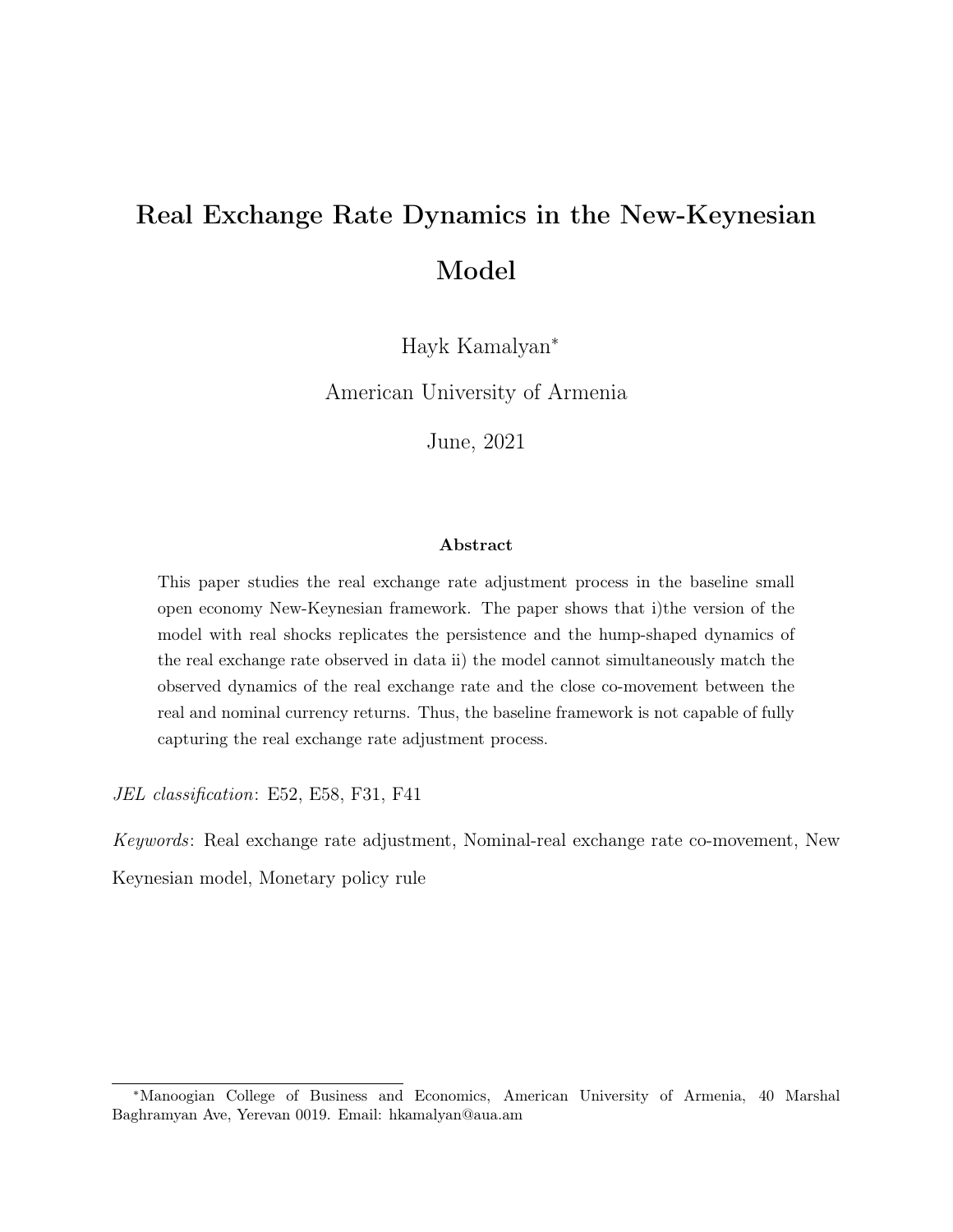#### 1. Introduction

Empirical evidence suggests that the real exchange rate is highly volatile and adjusts to shocks rather slowly. Moreover, a great number of studies show that the real exchange rate exhibits hump-shaped dynamics.<sup>1</sup> Steinsson (2008) argues that a two-country sticky price model with real shocks matches the real exchange rate dynamics. As discussed in Steinsson, the reason for the hump-shaped response of the real exchange rate in the baseline model is that, following a negative real shock, the ex-ante real interest rate decreases on impact but next becomes positive in the subsequent periods. Iversen and Söderström (2014), on the other hand, show that the findings in Steinsson (2008) heavily depend on the specification of the policy rule.

In the current paper, I confirm the results in Steinsson (2008) by showing that a baseline small open economy New-Keynesian model with real shocks replicates the behaviour of the real exchange rate. However, the model fails to capture the observed strong co-movement between the nominal and the real currency returns across the real exchange rate adjustment process.<sup>2</sup> To generate the required behaviour of the real exchange rate, the model assumes a policy rule with a sluggish response to current inflation. However, the latter implies a rather weak co-movement between the nominal and real currency returns.

A lot of papers have studied the ability of sticky price models to rationalize the volatility and persistence of real exchange rates. Chari et al. (2002) argue that such models can explain the volatility of the real exchange rate but cannot account for its persistence. Various attempts have been introduced to solve the latter issue by making modifications to the baseline setup: strategic complementaries in price setting, nominal wage rigidities, persistent monetary policy, etc.(see among others, Bergin and Feenstra (2001), Groen and Matsumoto (2004), Bouakez (2005) Benigno (2004), Engel (2012) and Carvalho and Nechio (2015)). These features increase the persistence of the real exchange rate. However, they are not

<sup>1</sup>See among others, (Huizinga (1987), Eichenbaum and Evans (1995), Cheung and Lai (2000), Iversen and Söderström (2014), and Burstein and Gopinath (2014).

<sup>2</sup>See, among others, Mussa (1986), Finn (1999) and Monacelli (2004), Burstein and Gopinath (2014).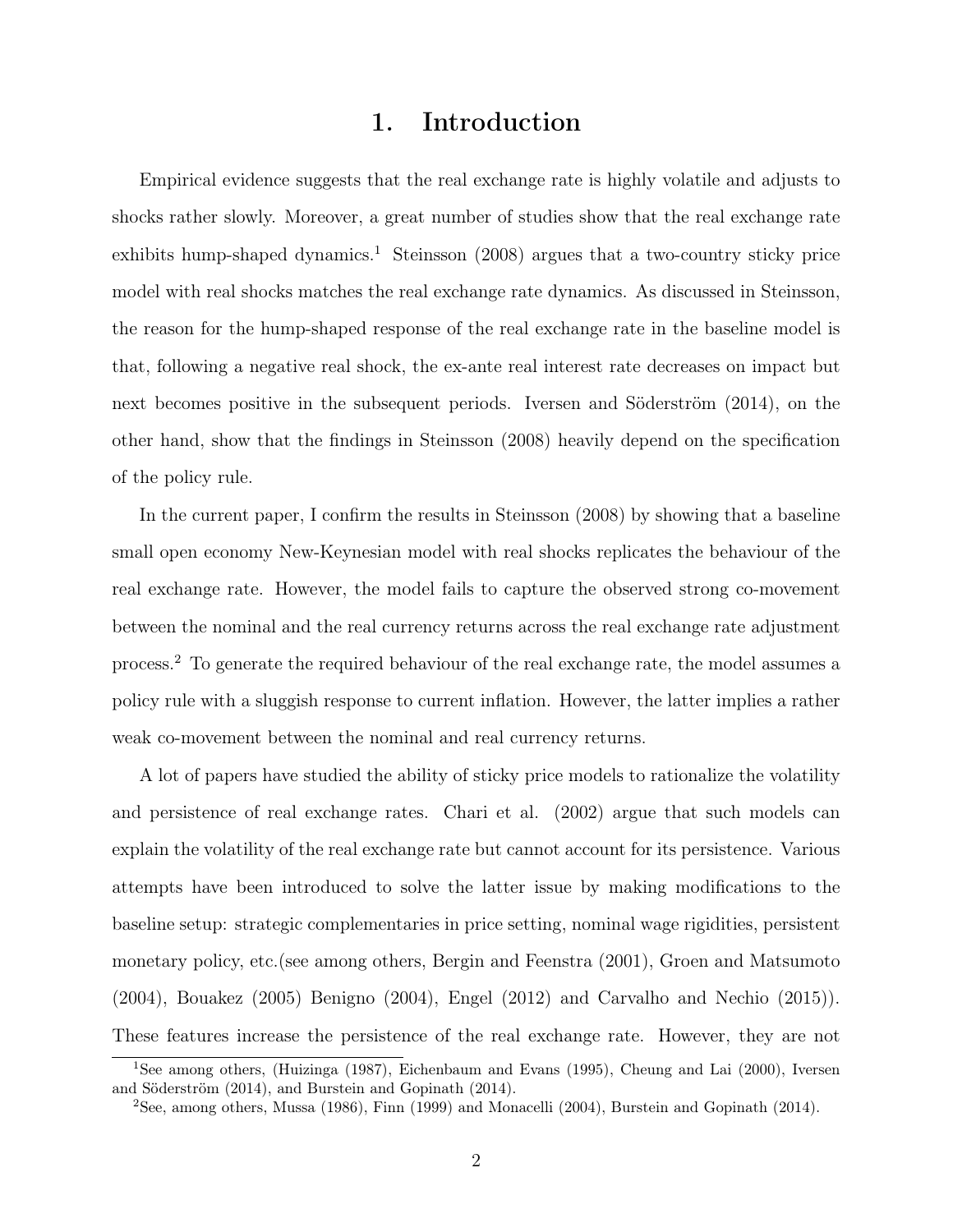sufficient to explain the hump-shaped dynamics of the real exchange rate. Steinsson (2008) argues that an open economy sticky price model with real shocks replicates the behaviour of the real exchange rate. The current paper, on the contrary, shows that the baseline model cannot simultaneously match the observed dynamics of the real exchange rate and the close co-movement between the real and nominal currency returns.

The rest of the paper proceeds as follows. The second section describes the model with baseline parametrization. The third section outlines the main results. The fourth section looks deeper into the problem of co-movement between the real and nominal currency returns. The final section summarizes and concludes.

#### 2. A Basic Small Open Economy NK Model

Given standard assumptions on the preferences and the production function, the equilibrium conditions of the model are given by:<sup>3</sup>

$$
y_t = E_t y_{t+1} - \frac{1}{\sigma} (i_t - E_t \pi_{ht+1})
$$
\n(2.1)

$$
\pi_{ht} = \beta E_t \pi_{ht+1} + \lambda \left(\frac{\phi + \psi}{1 - \psi}\phi + \sigma\right) y_t + u_t \tag{2.2}
$$

$$
\Delta q_t = (1 - \alpha)\sigma \Delta y_t \tag{2.3}
$$

$$
\Delta e_t = \frac{1}{1 - \alpha} \Delta q_t + \pi_{h,t} \tag{2.4}
$$

$$
i_t = \rho_i i_{t-1} + (1 - \rho_i)(\Phi_\pi \pi_{ht} + \Phi_y y_t)
$$
\n(2.5)

$$
u_t = \rho_u u_{t-1} + e_{u,t} \tag{2.6}
$$

(2.1) and (2.2) are the dynamic IS equation and the New Keynesian Phillips Curve, respectively. Monetary policy is conducted with a Taylor given by (2.5). Equation (2.3) describes the dynamics of the real currency return is derived from the international risk sharing condi-

<sup>3</sup>See Gali and Monacelli (2005) for the derivations.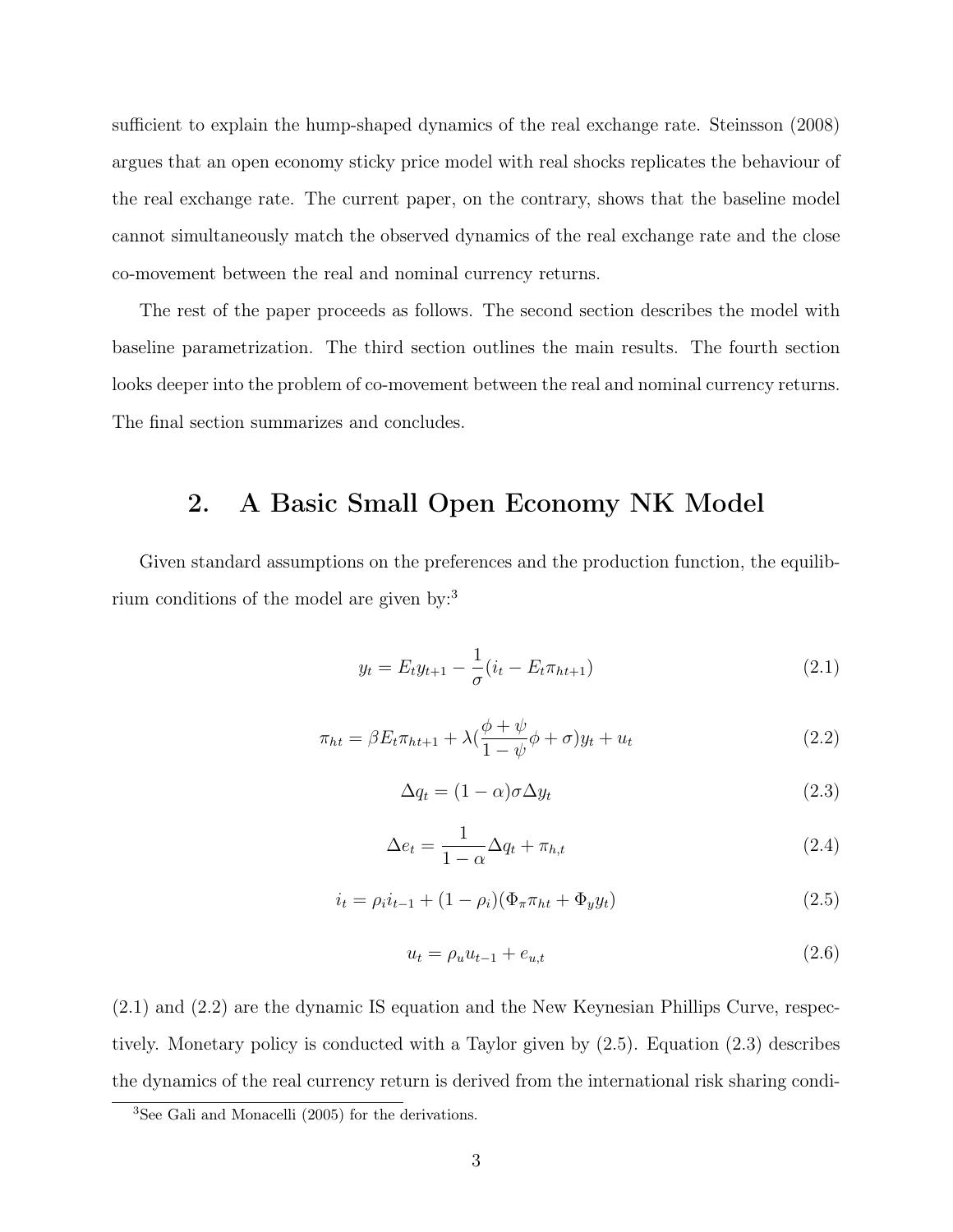tion under complete financial markets. Equation (2.4) defines the nominal currency return.  $y_t$  is output,  $\pi_t$  is overall inflation rate and  $i_t$  is the nominal interest rate. Also,  $\pi_{h,t}$  denotes inflation rate for domestically produced goods,  $q_t$  and  $e_t$  denote real end nominal exchange rate, respectively. Finally,  $\Delta$  denotes first difference.  $u_t$  is a composite of different real shocks: productivity shocks, cost-push shocks, government consumption shocks, etc. It is assumed that  $u_t$  follows an AR(1) process. In the analysis, I do not make a distinction between real shocks as the latter impact the real exchange rate in a similar manner.<sup>4</sup>  $\beta$  is the discount factor,  $\alpha$  measures "openness" of the economy. Furthermore,  $\lambda = \frac{(1-\theta)(1-\beta\theta)}{\theta}$ θ  $\frac{1-\psi}{1-\psi+\psi\epsilon},$ where  $\theta$  denotes the amount of price stickiness,  $\psi$  measures curvature of the production function and  $\epsilon$  is the price elasticity of demand.  $\phi$  is the inverse of Frisch elasticity of labor supply.  $\sigma$  measures sensitivity of output to interest rate changes. In an open economy, it also depends on the degree of openness and the elasticity of substitution between imported and domestically produces goods.  $\Phi_{\pi}$  and  $\Phi_{y}$  are the response parameters to domestic inflation and output.

The baseline parametrization follows that of Steinsson (2008). I set  $\beta = 0.99, \sigma = 5$ and  $\phi = 3$ .  $\alpha$  is set to 0.06. Prices remain fixed for 3 quarters on average, i.e.  $\lambda = 0.085$ . Furthermore, I set  $\epsilon = 10$  and  $\psi = 0.15$ . The slope of the Philips curve, thus, is  $\kappa =$  $\lambda(\frac{\phi+\psi}{1-\psi}\phi+\sigma) = 0.27$ . The Taylor rule parameters are as follows:  $\Phi_{\pi} = 2, \ \Phi_y = 0.5$  and  $\rho_i = 0.85$ . Table 1 summarizes the parameter values.

<sup>&</sup>lt;sup>4</sup>The proceeding analysis explains why other shocks (in particular, monetary shocks) are not considered in the model.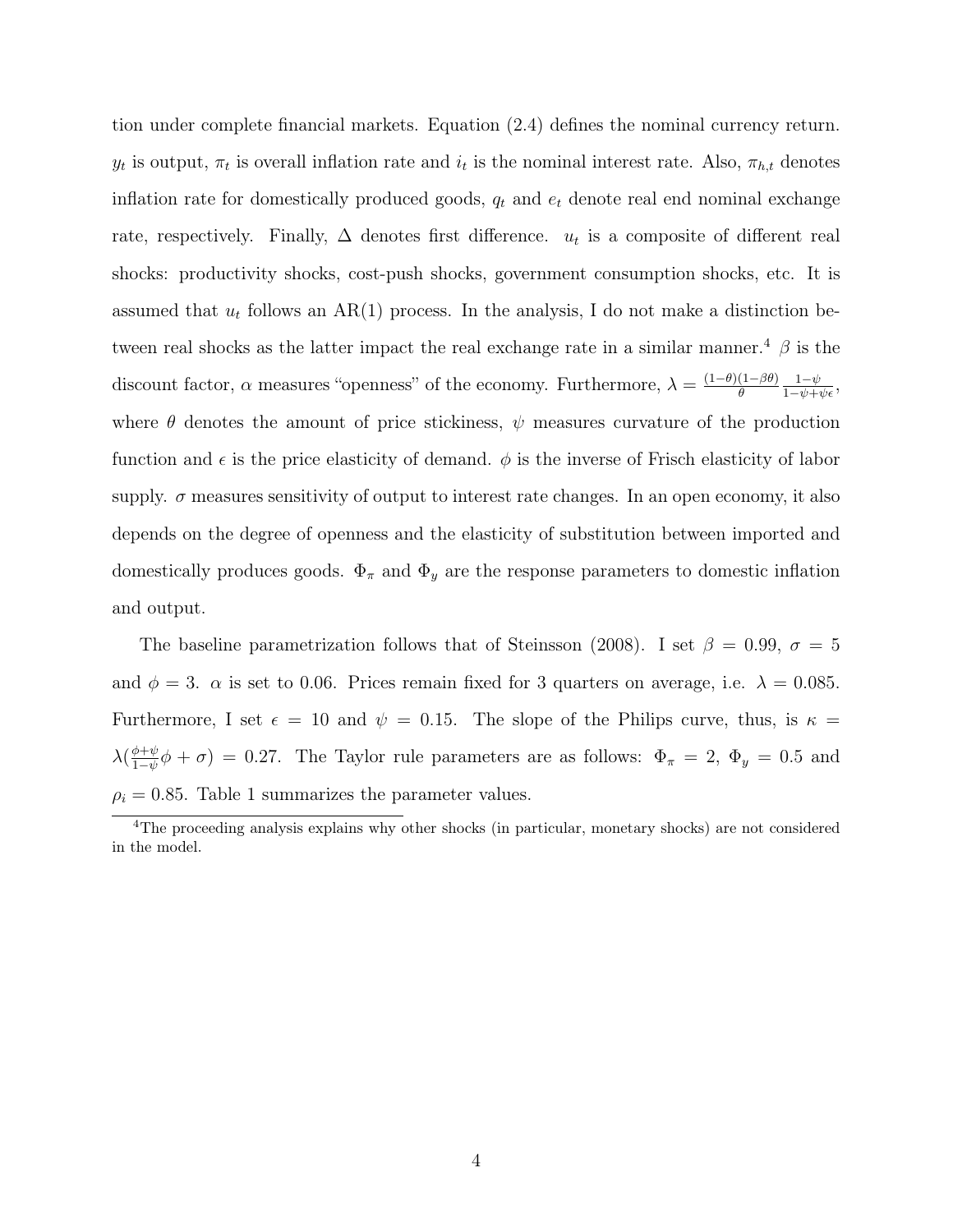|              | Parameter Description                    | Value |
|--------------|------------------------------------------|-------|
| В            | Time discount factor                     | 0.99  |
| $\sigma$     | Elasticity of intertemporal substitution | 5     |
| $\kappa$     | Slope of Philips curve                   | 0.27  |
| $\alpha$     | Country openness                         | 0.04  |
| $\rho_i$     | Interest rate smoothing                  | 0.85  |
| $\Phi_{\pi}$ | Inflation response                       | 2     |
| $\Phi_u$     | Output response                          | 0.5   |
| $\rho_u$     | Shock persistence                        | 0.9   |

Table 1. Baseline Calibration

### 3. Model results

In the current section, I ask whether the model described above can replicate the empirical facts about the dynamics of the real exchange rate and the close correlation between the nominal and the real currency returns.

Figure 1 plots the normalized response of the real exchange rate to a positive supply shock. The impulse response function displays a pronounced hump peaking at about 1.3



Notes: The impact response of the real exchange rate is normalized to unity.

Figure 1. Real exchange rate response to an increase in supply shock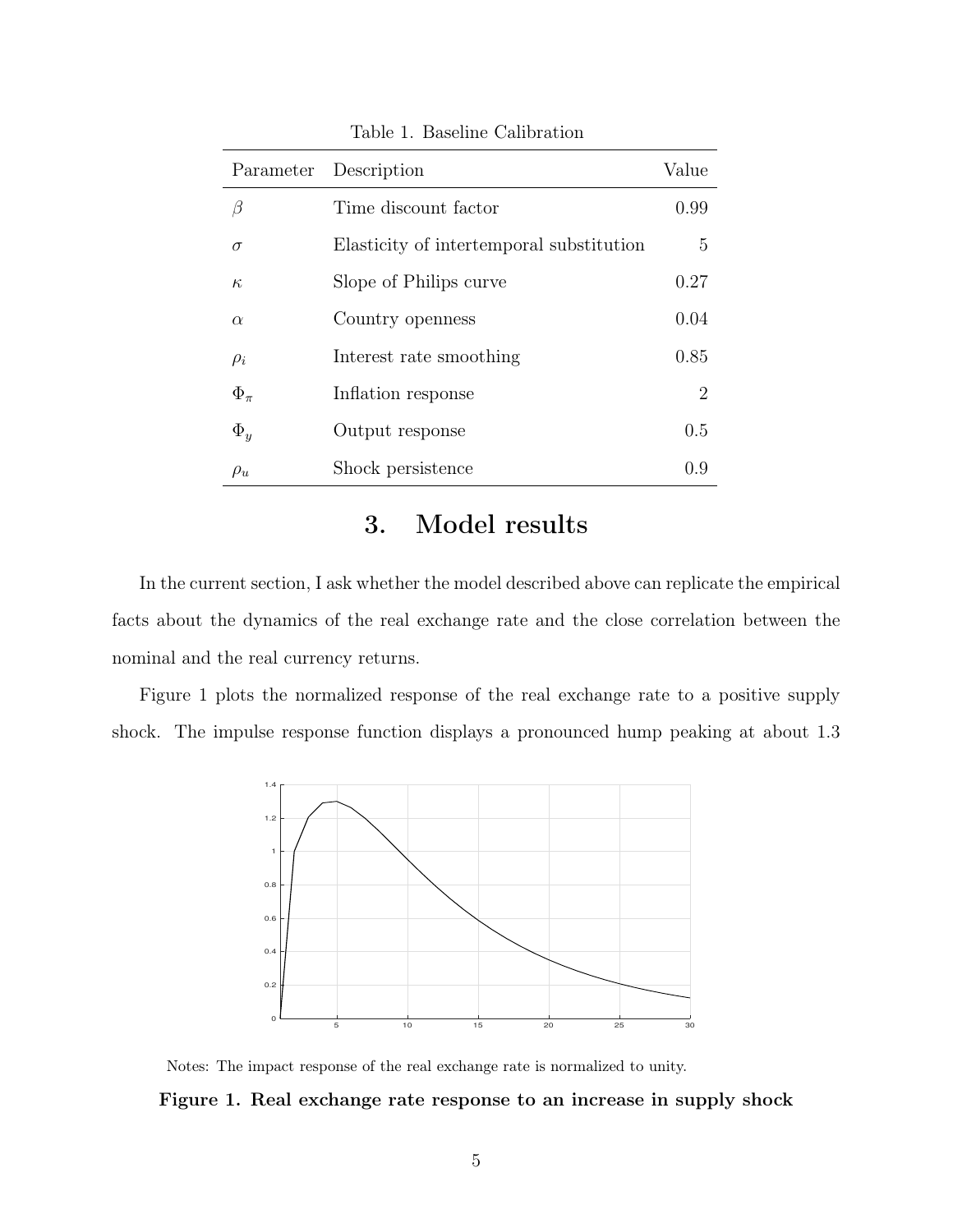before it starts dying out. The real exchange rate does not fall below 1 until 9 quarters after the shock. Table 2 reports that the  $\frac{UL}{HL}$ , a key measure of the degree of hump in the impulse response, is 0.50 (row "Baseline"). That is, 50 percent of the time that it takes the real exchange rate to fall below  $\frac{1}{2}$ , it is above 1. Finally, HL is considerably larger than  $QL - HL$  which means that the response dies out faster from  $\frac{1}{2}$  to  $\frac{1}{4}$  that from 1 to  $\frac{1}{2}$ . This is also an indication of a high degree of hump in the response function. The reported values of  $HL$ ,  $2QL - HL$  and  $UL$  under the baseline calibration are very much in line with the median estimates in Steinsson (2008).

To understand why the real exchange rate exhibits hump-shaped response to a supply shock, consider the UIP condition in the real form:

$$
q_t = E_t q_{t+1} - r_t \tag{3.1}
$$

where  $r_t = i_t - E_t \pi_{t+1}$  is the ex-ante real interest rate. Iterate forward the above difference equation to get:

$$
q_t = E_t q_{t+j} - E_t \sum_{i=0}^{j} r_{t+i}
$$
\n(3.2)

Take  $j \to \infty$ . The long run log real exchange rate is 0,  $\lim_{j\to\infty} E_t q_{t+j} = 0$ , therefore  $q_t$  is determined by the dynamics of ex ante real interest rates:

$$
q_t = -E_t \sum_{i=0}^{\infty} r_{t+i}
$$
 (3.3)

If the real exchange rate is to be hump-shaped, the sum of the real interest rates should be hump-shaped. Thus, as a response to a positive real shock, the real interest rate should decrease initially.<sup>5</sup> The latter, however, depends on how monetary policy responds to current inflation. Increasing the response to inflation through a larger  $\Phi_{\pi}$  (and/or smaller  $\rho_i$  and

 $5$ This is what Steinsson (2008) argues to be the necessary condition for the real exchange rate to exhibit the desired behaviour. It also implies that only shocks that cause negative co-variation between output and prices can give rise to hump-shaped dynamics of the real exchange rate.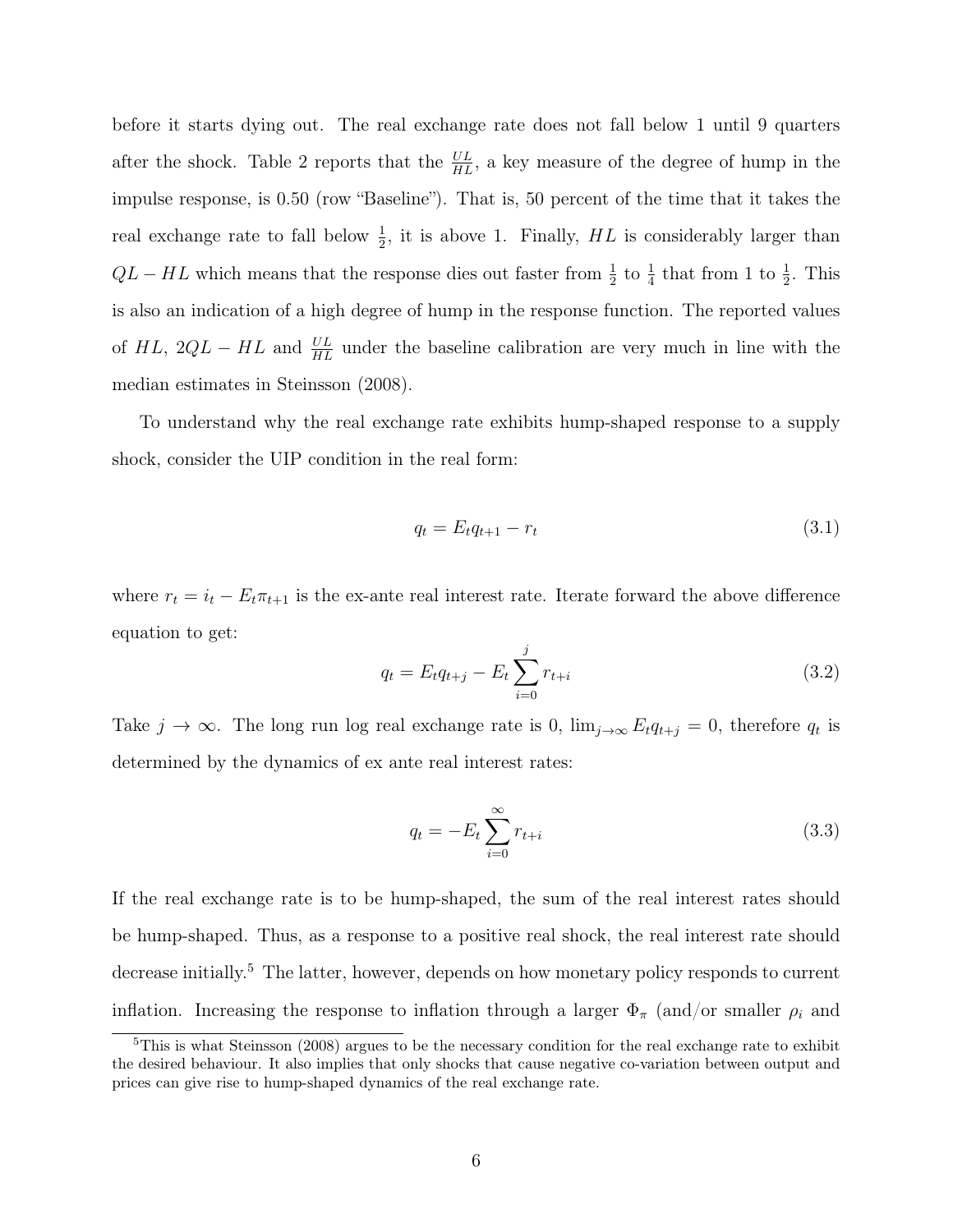|                 | НL   | $2HL - QL$ | $\overline{H}\overline{L}$ | $Corr(\Delta e, \Delta q)$ |
|-----------------|------|------------|----------------------------|----------------------------|
| 2.8             | 2.95 | 1.28       | 0.36                       | 0.94                       |
| 2.4             | 3.19 | 1.53       | 0.42                       | 0.90                       |
| <b>Baseline</b> | 3.61 | 1.95       | 0.50                       | 0.77                       |
| $1.6\,$         | 4.54 | 2.89       | 0.62                       | 0.33                       |
| 1.2             | 9.23 | 7.59       | 0.82                       | $-0.15$                    |

 $\Phi_y$ ) tends to decrease the degree of hump in the impulse responses. Table 2 proves the latter assertion. It shows that an increase in  $\Phi_{\pi}$  results in a decrease in  $\frac{UP}{HL}$  and  $2HL - QL$ .

Notes: Half-life (HL) measures the largest time T such that  $IR(T-1) \geq 0.5$  and and  $IR(T)$  < 0.5, where  $IR(T)$  the value of the impulse response function in period T from a unit-sized impulse in period 0. Up-life  $(UP)$  is the largest T such that  $IR(T1) \geq 1$  and  $IR(T) < 1.$  Quarter-life  $(QL)$  is the largest T such that  $IR(T-1) \geq 0.25$  and  $IR(T) < 0.25$ .  $HL$ ,  $QL$  and  $UP$  are measured in years.

#### Table 2: Real exchange rate dynamics for different degrees of interest rate smoothing

Table 2 reveals another interesting feature of the model. While there is a negative link between the strength to inflation response and the degree of hump in the real exchange rate dynamics, the correlation between the nominal and the real currency returns rises as monetary policy becomes more responsive to inflation developments. This actually implies that the baseline framework is not fully capable to simultaneously rationalize the humpshaped dynamics of the real exchange rate and the close co-variation between the nominal and real exchange rates across the adjustment process. Although the baseline model generates the observed degree of hump in the exchange rate response, it is not able to match the close co-movement between the nominal and real currency returns: the coefficient of correlation is only 0.77, way below from what can be observed in data.<sup>6</sup> Moreover, in the case of  $\Phi_{\pi} = 1.2$ , there is a negative co-movement between the nominal and real currency returns.

The positive link between the inflation response and the co-movement between the real and nominal returns is not specific to the particular calibration for the non-policy parameters. The next section takes a closer look at this matter by considering the analytical solution of

<sup>&</sup>lt;sup>6</sup>The correlation between nominal and real exchange rate returns is close to unity in data (see, e.g. Monacelli (2004)).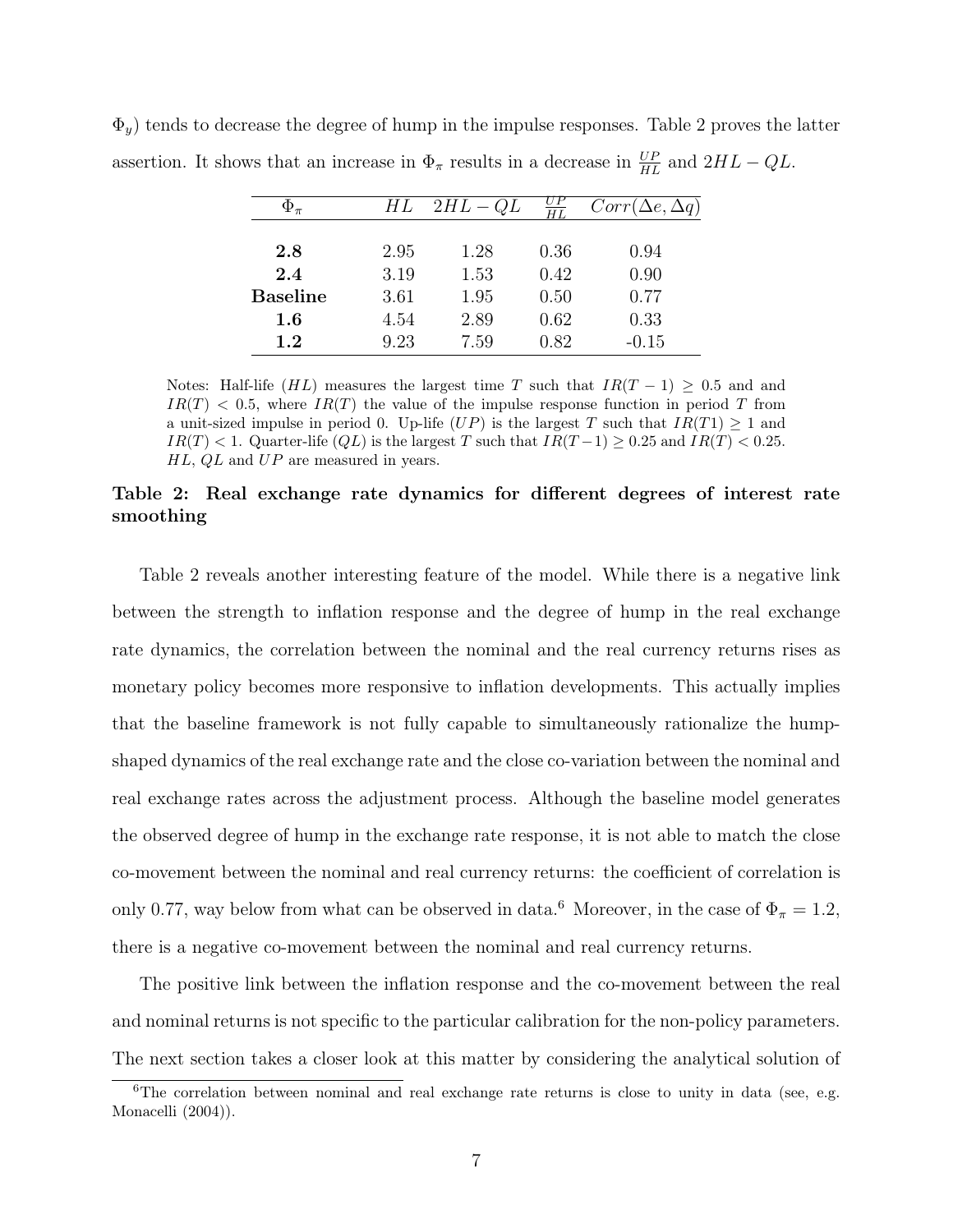a simplified version of the baseline model.

# 4. Co-movement between the nominal and the real exchange rate: The role of monetary policy

Assume that  $\rho_i = 0$ . While interest-rate smoothing is crucial in generating persistent dynamics of the real exchange rate, it only affects the co-movement between the nominal and real currency returns by decreasing the strength of policy response to inflation. Therefore, without loss of generality, one can analyze the co-movement between the nominal and real exchange returns only by considering different calibrations for policy response parameters,  $\Phi_{\pi}$  and  $\Phi_{y}$ .

Using the method of undetermined coefficients, one can get the following policy functions for domestic inflation and output:

$$
\pi_{ht} = \beta_u u_t \tag{4.1}
$$

$$
y_t = \alpha_u u_t \tag{4.2}
$$

where  $\beta_u = \frac{\sigma(1-\rho_u)+\Phi_y}{(1-\beta\rho_u)(\sigma-\sigma\rho_u+\Phi_y)+\kappa(\Phi_\pi-\rho_u)} > 0$  and  $\alpha_u = -\frac{\Phi_\pi-\rho_u}{(1-\beta\rho_u)(\sigma-\sigma\rho_u+\Phi_y)+\kappa(\Phi_\pi-\rho_u)} < 0$ 

The policy functions for the currency returns can be recovered by using the equilibrium conditions of the model. In particular, one can get:

$$
\Delta q_t = (1 - \alpha)\sigma \alpha_u \Delta u_t \tag{4.3}
$$

$$
\Delta e_t = \sigma \alpha_u \Delta u_t + \beta_u u_t \tag{4.4}
$$

Consider the impact of an increase in a supply shock on nominal and real currency returns. We have:

$$
\frac{\partial \Delta q_t}{\partial u_t} = (1 - \alpha)\sigma a_u = -\frac{(1 - \alpha)\sigma \Phi_\pi}{\kappa \Phi_\pi + \Phi_y + \sigma} < 0
$$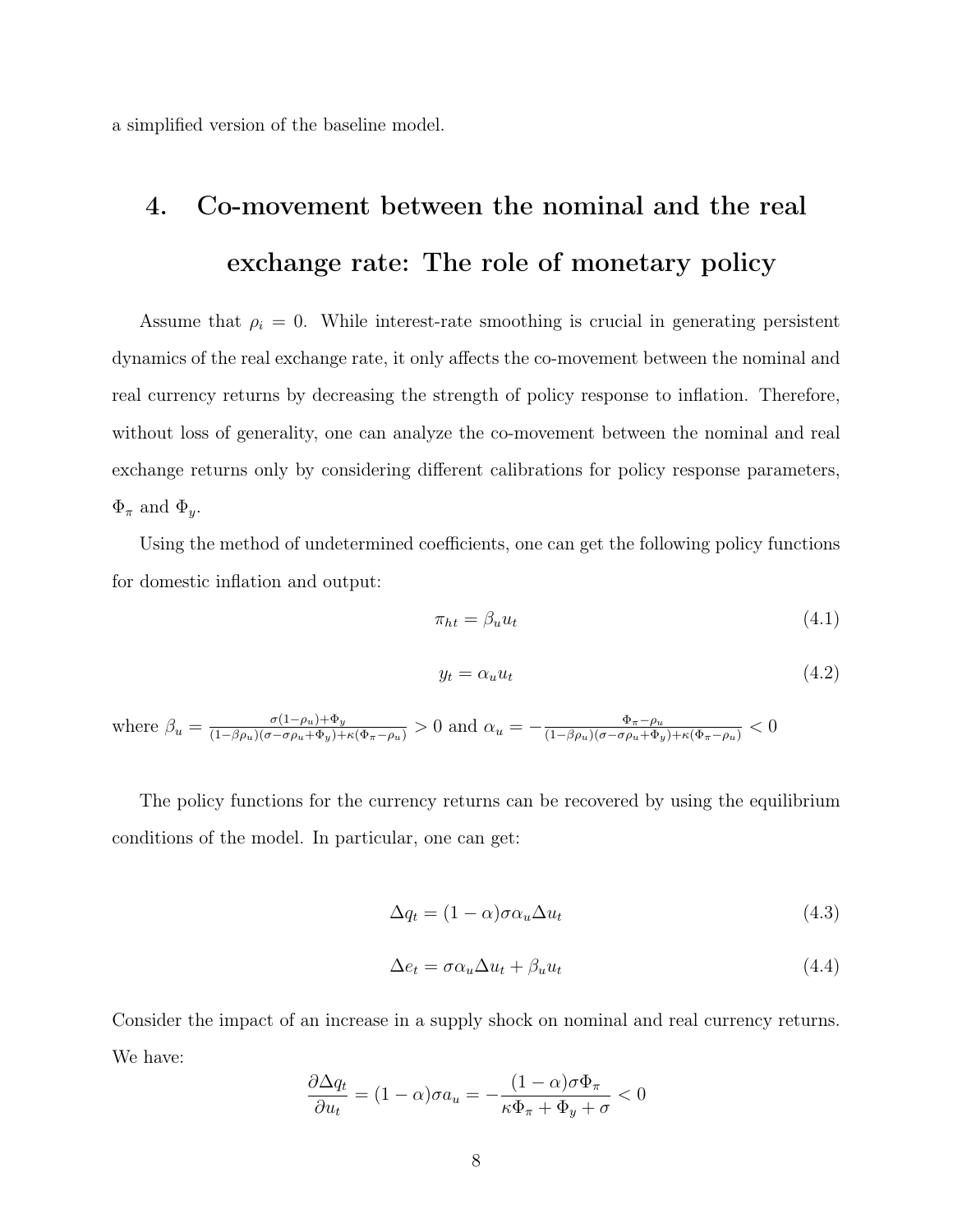for all plausible calibrations. On the other hand:

$$
\frac{\partial \Delta e_t}{\partial u_t} = \sigma a_u + \beta_u = \frac{\sigma (1 - \Phi_\pi) + \Phi_y}{(1 - \beta \rho_u)(\sigma - \sigma \rho_u + \Phi_y) + \kappa (\Phi_\pi - \rho_u)} \leq 0
$$

i.e. the effect of a supply shock on the nominal return, on the contrary, depends upon the parameters of the Taylor rule. In particular, the nominal exchange rate depreciates following an increase in real shocks if there is a moderate response to inflation and a strong response to output. The logic for this result goes as follows. As a response to an increase in supply-side shocks, the policy rule calls for an increase in the interest rate. However, a Taylor rule with a non-zero response to output moves the interest rate less aggressively. Consequently, there is a substantial increase in domestic prices. PPP holds in the long run of the model. The latter exerts depreciation pressure on the currency (captured by  $\beta_u$ ). On the other hand, the increase in the nominal interest rate tends to appreciate the nominal exchange rate through the risk sharing channel (captured by  $a_u$ ). A weak response to inflation and/or a substantial response to output causes the PPP channel to outweigh the risk sharing channel. This result is consistent with that of Clarida and Waldman (2007). Consequently, the correlation between the real and the nominal returns decreases as the response to inflation becomes stronger and/or the response to output becomes weaker. Figure 2 confirms the latter. It plots the coefficient of correlation between the real end the nominal exchange rate for different calibrations of  $\Phi_{\pi}$  and  $\Phi_{y}$ .<sup>7</sup> We observe that the intuition from the baseline model is preserved here. A moderate response to inflation results in a low degree of correlation between the nominal and real currency returns. Moreover, for small values of  $\Phi_{\pi}$ , the coefficient of correlation becomes negative.

<sup>7</sup> In all considered cases, the model has a unique equilibrium.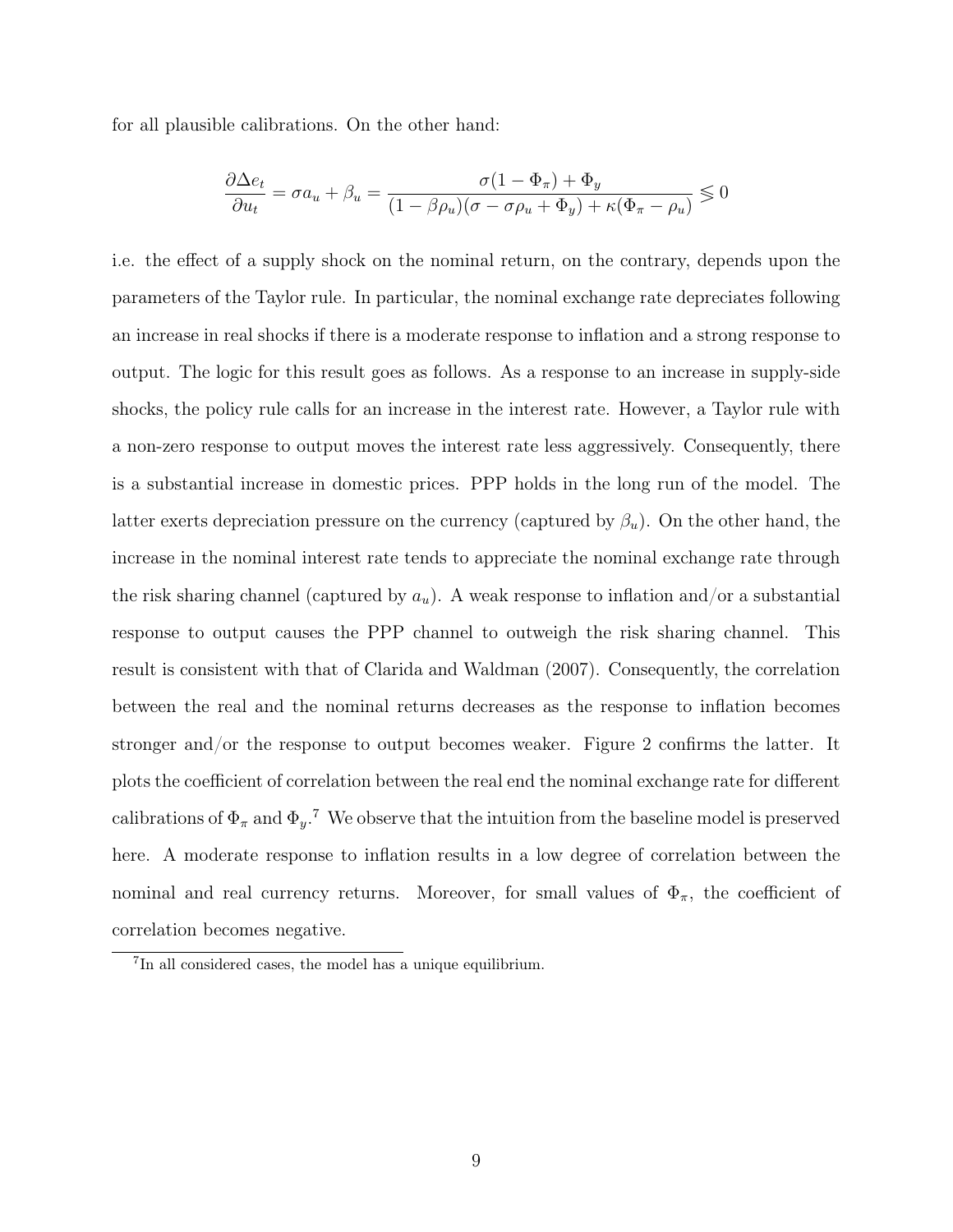

Notes: X-axis and Y-axis show the values of policy rule parameters. Z-axis shows the corresponding correlation coefficients between the real and the nominal currency returns.

Figure 2. Correlation between nominal end real currency returns: The role of policy response parameters

### 5. Conclusion

In the current paper, I show that the ability of the baseline small open economy model to replicate the actual behaviour of the real exchange rate crucially depends on the design of the monetary policy rule. In particular, a policy with a sluggish interest rate response to inflation is the key. Meanwhile, I also show that a moderate response to inflation implies a rather weak co-movement between the nominal and real currency returns. The latter stands in sharp contrast with empirical observations. In sum, the baseline model is not capable of fully capturing the real exchange rate adjustment process.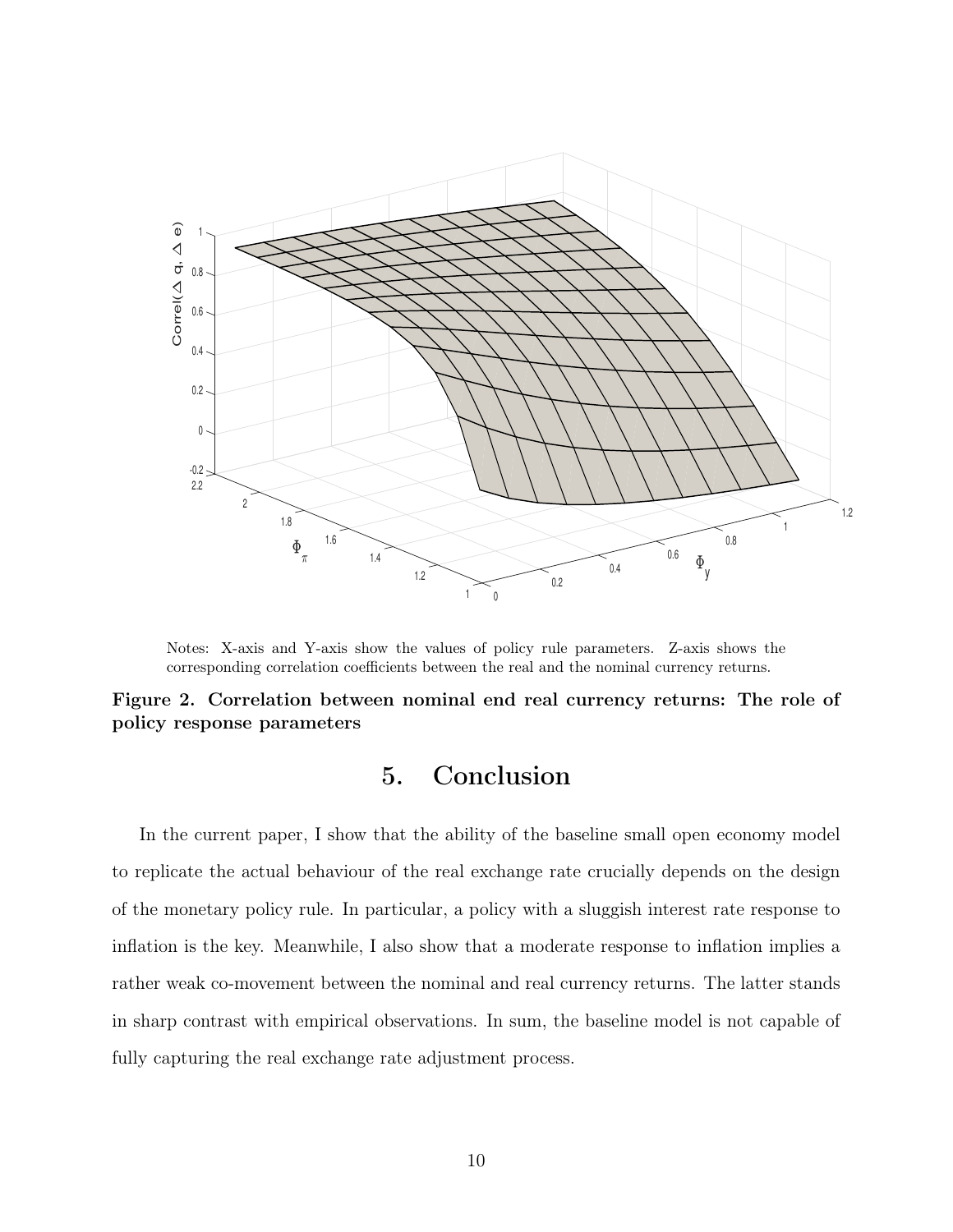### Bibliography

- [1] Bergin, Paul and Robert Feenstra. 2001. "Pricing-to-market, staggered contracts, and real exchange rate persistence", Journal of International Economics, Elsevier, Volume 54(2), pp. 333-359.
- [2] Benigno, Gianluca. 2004. "Real exchange rate persistence and monetary policy rules", Journal of Monetary Economics, Volume 51, Issue 3, pp. 473-502.
- [3] Burstein, Ariel and Gita Gopinath. 2014. "International Prices and Exchange Rates", Handbook of International Economics, in: Gopinath, G. Helpman, . Rogoff, K. (ed.), Handbook of International Economics, Edition 1, Volume 4, pp. 391-451.
- [4] Bouakez, Hafedh. 2005. "Nominal rigidity, desired markup variations, and real exchange rate persistence", Journal of International Economics, Volume 66, Issue 1, pp. 49-74.
- [5] Carvalho, Carlos and Fernanda Nechio. 2015. "Monetary policy and real exchange rate dynamics in sticky-price models", Federal Reserve Bank of San Francisco Working Paper 2014–17.
- [6] Clarida, Richard and Daniel Waldman. 2008. "Is Bad News About Inflation Good News for the Exchange Rate? And, If So, Can That Tell Us Anything about the Conduct of Monetary Policy?", NBER Chapters, in: Asset Prices and Monetary Policy, pp. 371-396.
- [7] Cheung, Yin-Wong Cheung and Kon S. Lai. 2000. "On the purchasing power parity puzzle", Journal of International Economics, Volume 52, Issue 2, pp. 321-330.
- [8] Chari, Varadarajan, Patrick Kehoe and Ellen McGrattan. 2002. "Can Sticky Price Models Generate Volatile and Persistent Real Exchange Rates?", Review of Economic Studies, Volume 69, Issue 3, pp. 533-563.
- [9] Eichenbaum, Martin and Charles Evans. 1995. "Some Empirical Evidence on the Effects